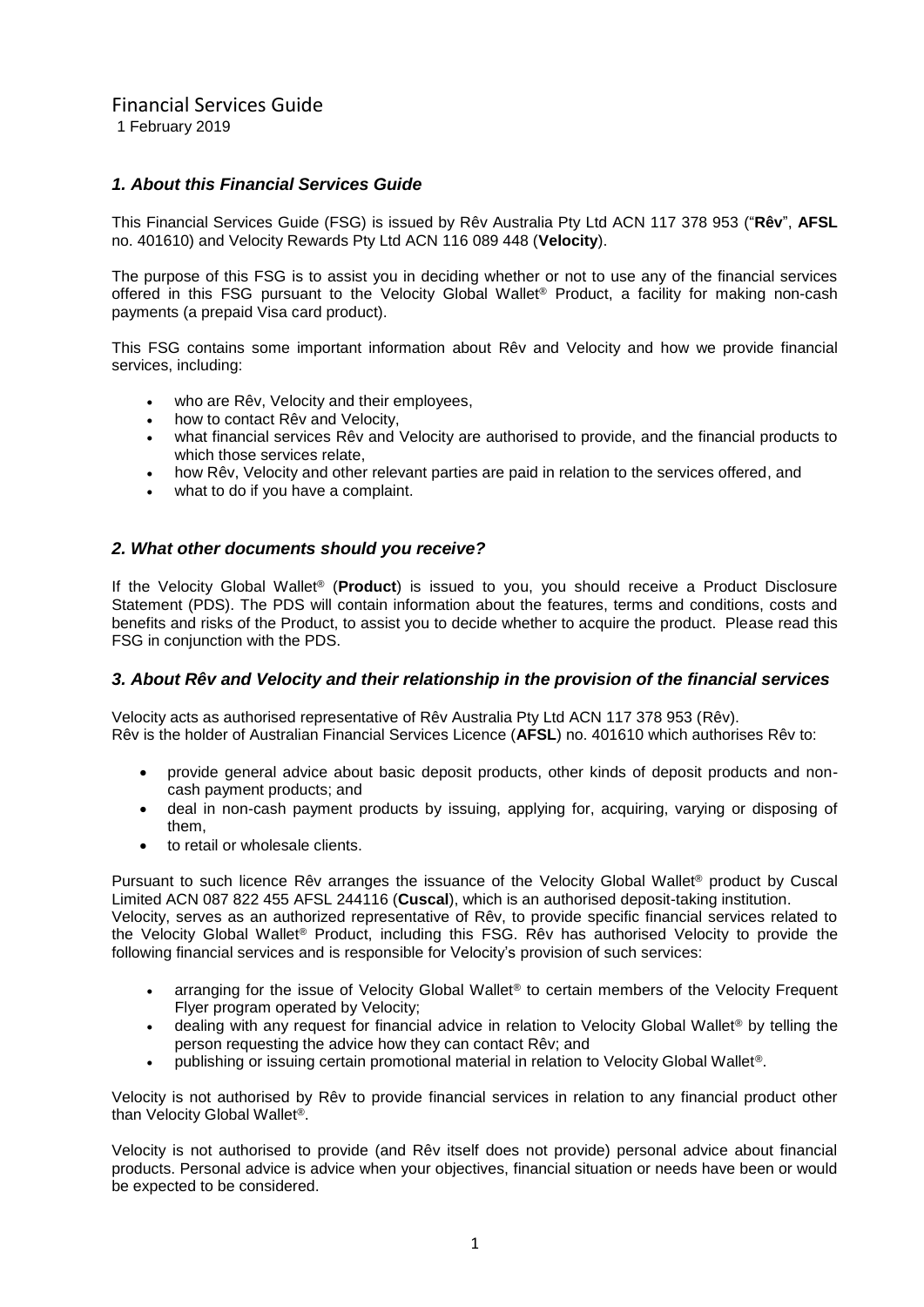This means that Velocity won't take your objectives, financial situation or needs into account whenever it gives advice (in publishing or issuing promotional material) about Velocity Global Wallet®. The kind of advice that Velocity may give is called general advice.

It is therefore your responsibility to decide for yourself whether any general advice given by Velocity in its promotional materials is suitable for you, or to get personal advice from a financial adviser who holds an AFSL or who is an authorised representative of the holder of an AFSL.

Neither Velocity nor Rêv is a related company of Cuscal.

### *4. Contact details*

Velocity:

Address: 59 Edmonstone Street Bowen Hills QLD 4006 Phone (within Australia): 13 18 75 Phone (within New Zealand): 0800 230 875 Phone (other international locations): +61 2 8667 5924 Website: www.velocityfrequentflyer.com Email: Use contact form on website Authorised representative number: 441433

Rêv:

PO Box H305 Australia Square SYDNEY NSW 1215 Phone (within Australia): 13 18 75 Phone (within New Zealand): 0800 230 875 Phone (other international locations): +61 2 8667 5924 Website: www.velocityglobalwallet.com Email: Use contact form on website

# *5. Compensation Arrangement*

Rêv is required by the *Corporations Act 2001* to have in place compensation arrangements which are designed to compensate retail clients for losses they suffer as a result of a breach by Rêv or its authorised representatives of the obligations outlined in Chapter 7 of the *Corporations Act 2001*. Rêv has a professional indemnity insurance policy in place which complies with section 912B of the *Corporations Act 2001*.

Rêv has authorised the distribution of this FSG.

# *6. How are Rêv and Velocity paid?*

Rêv receives remuneration and benefits from Cuscal in relation to Velocity Global Wallet® in the form of the passing-on, from Cuscal to Rêv, of:

- fees and charges paid by holders of the Velocity Global Wallet<sup>®</sup> Product (these fees and charges are detailed in the PDS for that product);
- a portion of the foreign exchange margin generated every time a transaction in the Velocity Global Wallet® results in a foreign currency conversion. The foreign exchange margin is the difference between the rate at which Rêv, or its parent company Rêv Worldwide, purchases or exchanges a currency and the rate (denominated "Applicable Exchange Rate" in the PDS) at which such currency is sold or exchanged to the Velocity Global Wallet® cardholder; and
- a percentage of the value of point of sale transactions made by cardholders of the Velocity Global Wallet® Product.